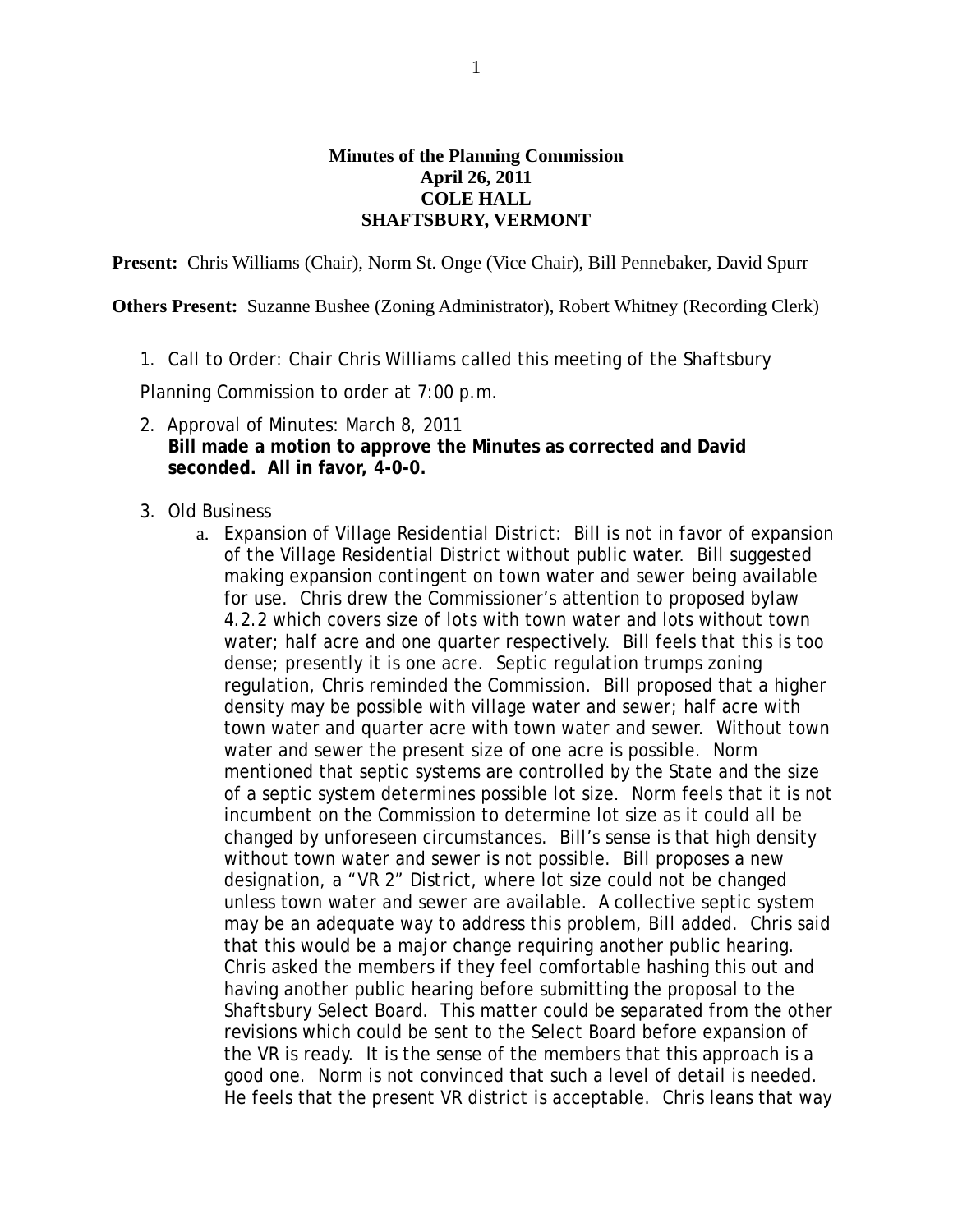as well. David will draw up diagrams using the well and septic shields and the implications for lot size. Norm feels that trying to engineer lot size is fruitless. Chris mentioned that the Planning Commission budget allows for paying an engineer to come in and talk to the Planning Commission about this. Bill said David's diagrams are a good place to start. That would settle the issue of whether a one half acre lot size is acceptable or not; a minimum lot size could be determined by this diagramming exercise. It is the sense of the Planning Commission that if this turns out to be a bad idea they can walk away from it. Bill suggested that Joe Herman could be invited to appear before the Commission as his knowledge is valuable.

 b. Affordable Housing bylaw: This matter will be deferred to a future meeting.

C. Update on Paulin's signage settlement: Chris said that the matter of Paulin's signs is down to a level of nitpicking. Bill said that the Select Board will deal with the proposed settlement when received. Suzanne has taken photographs to use as a benchmark.

4. New Business:

a. Zoning Administrator update: Suzanne submitted a report of her activities for the year 2011 to date and entertained questions from the commission.

> *Zoning Administrator Report 1/1/2011 – 4/25/2011*

*Since January I have prepared several different types of permits, appeals, letters, etc. The total of each is as follows:*

| House Permits:     | Shed Permit:                      |  |
|--------------------|-----------------------------------|--|
| Bianchi letters:   | Permit Extension:                 |  |
| Appeals:           | Additions:                        |  |
| Garage Permits:    | COO:                              |  |
| Porch Permit:      | Variances/Conditional: 3<br>I Ise |  |
| Home Occupation: 2 | Curb Cut:                         |  |
| Subdivision:       |                                   |  |

*I am still currently working with Attorney Woolmington on the Paulins matter. I have just received a Motion for Contempt of the Hale Mountain matter that I need to review.*

*I am also going through documentation regarding the property on Airport Road to resolve some concerns of possible violations.*

*Also, Verizon Wireless has requested to replace their antennas on Buck Hill so I am working with them for proper permits, if needed.*